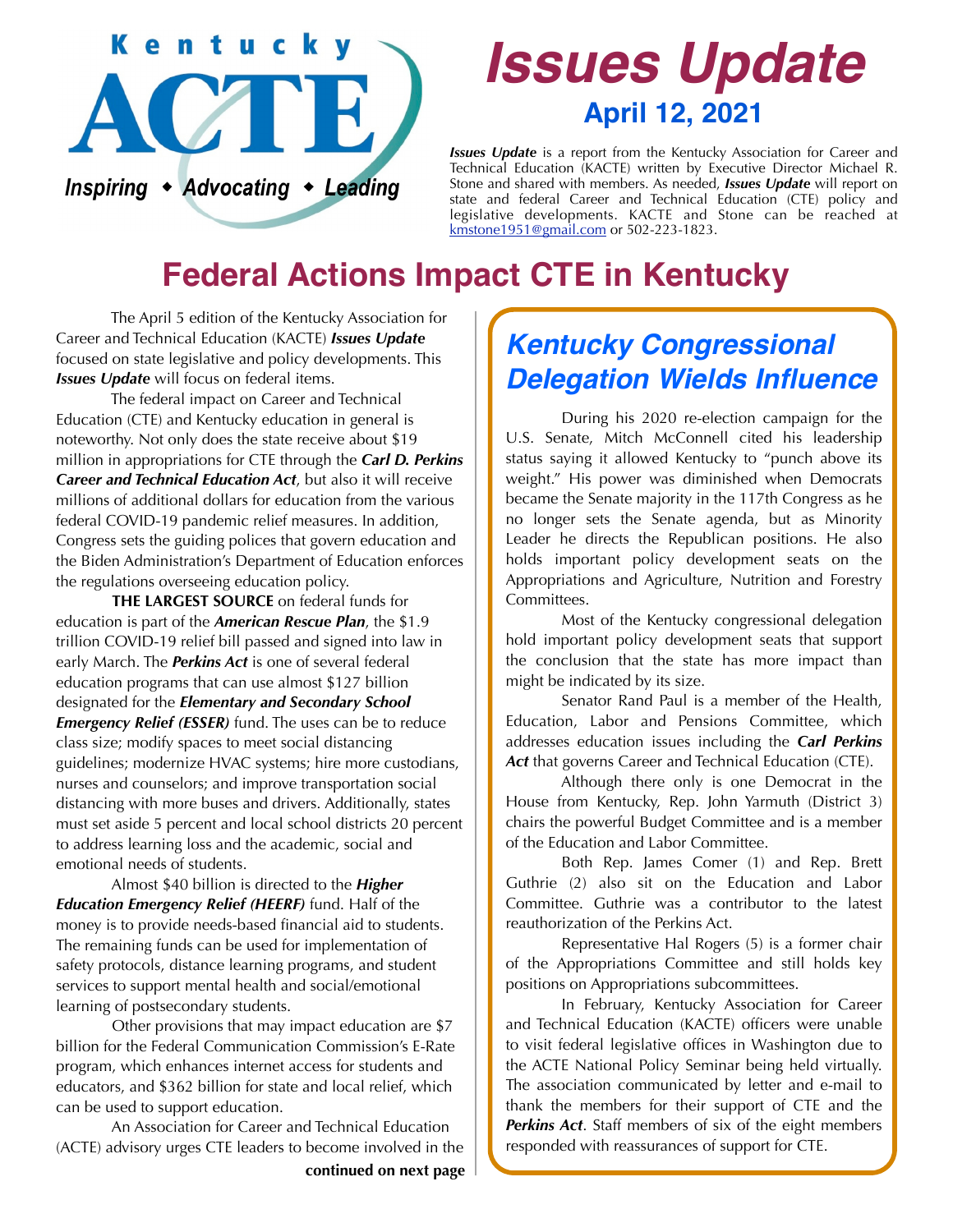### **Federal Actions Impact CTE in Kentucky**

state and local decision-making process to secure funding to support CTE programs.

**THE NEXT BIG SOURCE** of federal funds may come through the **American Jobs Plan**, which is the infrastructure rebuilding plan proposed by President Joe Biden. There is wide support for rebuilding America's infrastructure, but there also is wide debate over what constitutes infrastructure and how much to spend. The President proposed about \$2 trillion in spending over eight years on programs ranging from road and bridge construction to addressing inequities among underserved portions of the population.

 As proposed, the plan directs \$100 billion for K-12 school construction and modernization. It includes investments in electronic vehicle technology to electrify 20 percent of the nation's school bus fleet. \$100 billion is directed to expand broadband access. There is \$12 billion allocated for community college facilities and technology. Proven workforce development programs will receive \$100 billion to assist underserved groups set a path to careers before high school graduation.

 The plan pairs job creation with next-generation job training program, targeting high-demand sectors such as



#### *CTE Summer Program Set for July 20-23 in Louisville*

 With vaccination of teachers and administrators available and enforcement of pandemic safety protocols for meetings, the 2021 Career and Technical Education (CTE) Summer Program will be held July 20-23 at the Galt House Hotel, Louisville. More than 200 professional development sessions covering every CTE pathway and teaching discipline are planned.

 On April 12, registrations are more than 800, with about 90 percent choosing in-person attendance. Registration and housing reservations can be completed at www.kyacte.org. A limited, virtual registration is available. With more than 200 presentations, it is not financially or logistically feasible to provide every session virtually. Select sessions dealing with program area updates and critical programmatic issues will be provided through a secure website.

clean energy, manufacturing and care-giving. Job training for formerly incarcerated individuals and justice-involved youth will get \$5 billion.

 Another \$48 billion will seek to expand the existing workforce development and worker protection systems. The President noted the U.S. currently spends one-fifth of the average that other advanced economies spend on workforce and labor market programs. Registered apprenticeships and pre-apprenticeships are cited for investment. Other possible uses are creation of career pathway programs in middle and high schools, prioritizing access to computer science and high-quality CTE programs to connect underrepresented students to STEM and in-demand sectors. It encourages partnerships among education and employers. It supports community college partnerships that build capacity in jobtraining programs for in-demand skills.

**HOUSE COMMITTEE ON EDUCATION** and Labor Chair Bobby Scott released the *Relaunching America's Workforce Act* that can implement parts of the President's workforce initiatives. Among item under Title I, the *Workforce Innovation and Opportunity Act*, are authorization of \$2.5 billion for adult employment and training, \$500 million to support existing registered apprenticeship programs, and \$2 billion for community college and industry partnership grants.

 Title II, the *Carl D. Perkins Career and Technical Education Act*, authorizes \$1 billion to support CTE programs and activities. Included is modernization and expansion of physical and digital infrastructure, restocking of supplies that were donated for COVID-19 response, and work-based learning supports. A \$10 million administration authorization must be used to supplement, not replace, federal funding.

**TESTIMONY DURING** the confirmation hearings for

Secretary of Education Miguel Cardona, who later was approved by the Senate, indicated broad support for CTE both from the Secretary and members of Congress. The Secretary, who was Connecticut's education commissioner, said he was proud of his graduation from a technical high school. It was reported he hopes to see students in middle school through high school have more opportunities to explore CTE programs to learn about potential occupations and postsecondary education choices. He said it was important to provide students with pathways to college and career readiness.

 ACTE reported that throughout the Senate hearing several members of the Senate Health, Education, Labor and Pensions Committee stressed the importance of CTE. The members discussed the need to remove the stigma surrounding CTE, and Secretary Cardona agreed. Senator Tammy Baldwin said it was important to offer CTE in middle schools, and Sen. Tim Kaine supported expanding Pell Grants for short-term CTE programs.